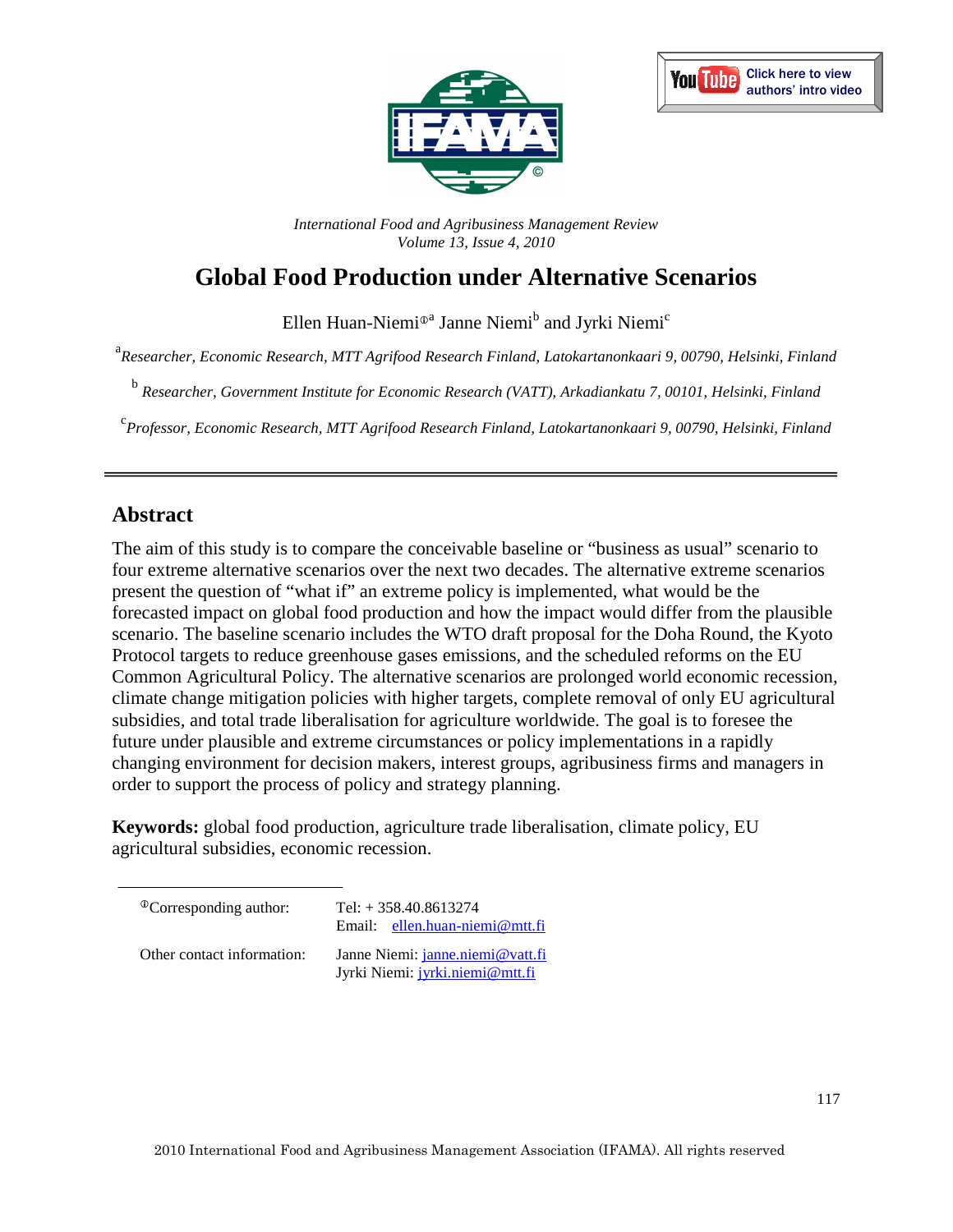## **Introduction**

Food is vital in our lives, but it is more than just survival. Our relationship with food is intertwined with trade policies, politics, economics, and environmental concerns, in addition to culture and science. The future of food production is in a path filled with dilemmas. Infectious animal diseases that lead to food safety concerns, energy crisis, declining biodiversity, natural resources depletion, pollution, and global climate change are all intervening in the path in different ways at different levels. The use of arable land for food production will compete with biofuel production. Migration from rural to urban areas continues worldwide, and population growth soars over the next decades. Demand for food will rise in the coming decades as a result of population growth as well as increasing affluence due rising income. Growing affluence in population rich countries such as China and India will prompt more people to eat a resource intensive diet, rich in meat and dairy products. This increases demand for crops used as animal feedstock instead of food straight for human consumption. We will have to confront the paradox of the coexistence of obesity and malnutrition, as inequality grows between the rich and poor.

Food-price and economic shocks have further jeopardized the food security of developing countries and poor people, pushing the estimated number of malnourished people over one billion. Food security risks appear to be on the rise and governments are paying more attention to this issue. Increasing uncertainties raise critical questions on how to manage these risks. The poor, particularly those who depend on food purchases, both in rural and urban areas, are highly vulnerable to market risks such as the rapid escalation of food commodity prices from 2006 to 2008.

The global financial crisis and economic recession have placed additional stresses on the impoverished countries, where the result is decreased economic growth, reduced inflow of foreign direct investment, and reduced remittances. The global and national food systems are complex systems, which are vulnerable to sudden disruptions and changes that are difficult to predict. Policy shocks, such as trade policies and climate change mitigation policies, have serious impacts on the poor and the rich as well. Therefore, the impacts of four policy shocks on global food production are explored:

- 1) Economic recession will lead to the loss of employment and will have an impact on the demand for agricultural commodities. The economic crisis policy shock is to mimic the impact of a prolonged economic recession worldwide.
- 2) Global climate change will affect food production and aggravate food security risks due to the increase in extreme weather events such as droughts and floods combined with the possibility of declining yields in developing countries. Carbon dioxide is the main gas believed to contribute to global warming. The climate change mitigation policy shock is to limit the emissions of greenhouse gases such as carbon dioxide (CO2) due to fossil fuels usage.
- 3) Agricultural subsidies have been a thorny issue in the World Trade Organisation (WTO). The policy shock involving the elimination of all agricultural subsidies in the European Union (EU) is to apply the concept of a unilateral removal of agricultural subsidies from a major agricultural producer and subsidiser.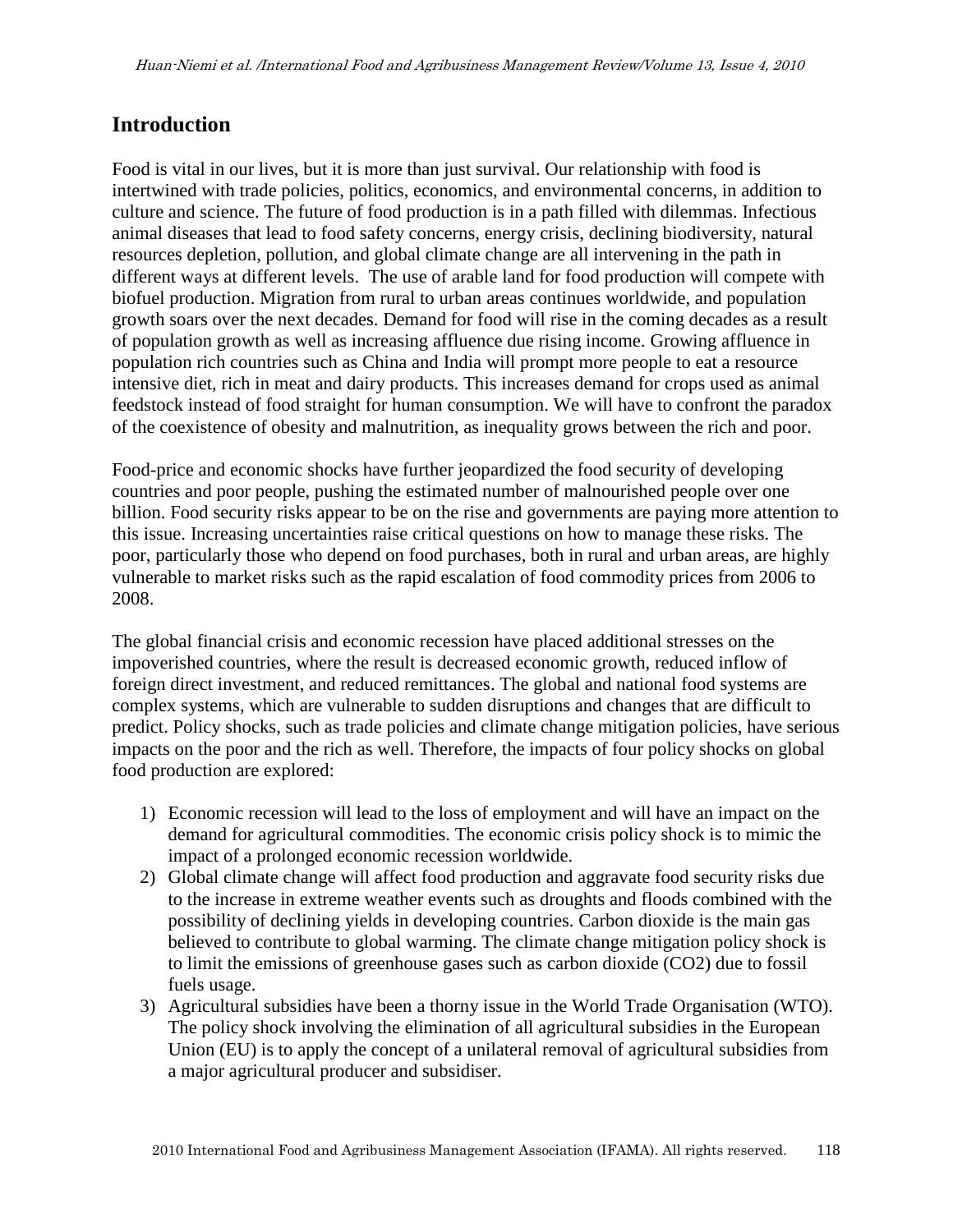4) Trade liberalisation in agriculture is one of the major issues in the WTO. The policy shock concerning the global removal of all agricultural subsidies and tariffs is to apply the notion of a multilateral trade liberalisation for agriculture.

The aim of this study is to compare the conceivable baseline or "business as usual" scenario to four extreme alternative scenarios over the next two decades. The alternative extreme scenarios present the question of "what if" an extreme policy is implemented, what would be the forecasted impact on global food production and how the impact would differ from the plausible scenario. The alternative extreme scenarios are prolonged world economic recession, climate change mitigation policies with higher targets, complete removal of only EU agricultural subsidies, and total trade liberalisation for agriculture worldwide. Food production in different countries and regions are projected until 2030 whereby three groups of food products are analysed in this study -- bovine meat, poultry & pigmeat, and coarse grains.

# **Methodological Framework of the Study**

### *The GTAP Model and Database*

The simulations in this study employ the Global Trade Analysis Project (GTAP) model and database. The model is a recursive-dynamic applied general equilibrium model extended to better analyse energy and environment issues and take into account the various forms of agricultural subsidies.

The standard GTAP model (Hertel and Tsigas 1997) is a comparative-static, multi-region, multisector, computable general equilibrium model, with perfect competition and constant returns to scale. Bilateral trade is handled via the Armington (1969) assumption. Model results are derived from assumptions of firms and consumers optimising their behaviour within constraints given by endowments (land, labour, capital, natural resources) and policies (e.g. taxes). In the equilibrium solution, all markets are in equilibrium, i.e. demand equals supply.

The modified model used in this study is based on GTAP-Dyn model (Ianchovichina and McDougall 2001) and GTAP-E model (Burniaux and Truong 2002). The GTAP-Dyn model permits a recursive solution procedure, a feature that allows easy implementation of dynamics without imposing limitations on the model's size. Adding to the standard GTAP model, it incorporates international capital mobility, capital accumulation, and accounting that keep track of foreign capital ownership with an adaptive expectations theory of investment. The GTAP-E model includes energy substitution, which is absent from the standard GTAP model. It also incorporates carbon emissions (CO2) from the combustion of fossil fuels and provides a mechanism to trade these emissions internationally. This allows the analysis of various climate policy measures.

Trade policy instruments are represented in the GTAP database as ad valorem taxes and subsidies. For agricultural commodities, domestic support levels are calculated from the OECD (2008) Producer Support Estimate (PSE), and components for market price support are excluded to avoid double counting with the tariffs in the database. The total PSE of a country is translated into a form that is compatible with the database and into four categories of subsidy payments: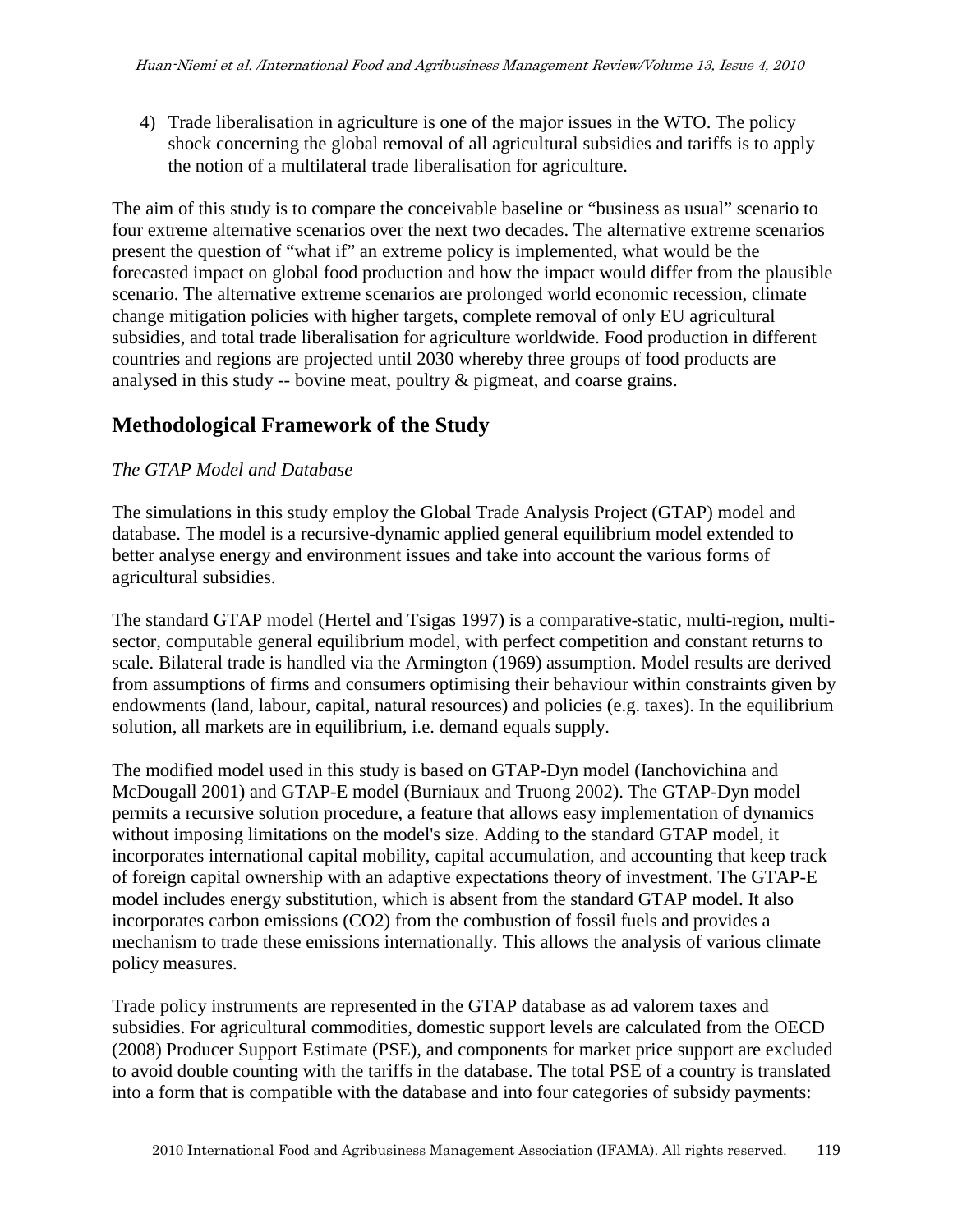output payments, intermediate input payments, land based payments and capital based payments. In this study, the GTAP model has been modified to consider agricultural subsidy payments in a way that allows an easy manipulation of subsidy payments in monetary terms that correspond to the policy measures of the EU Common Agricultural Policy. This allows the analysis of subsidy payments to agricultural production and trade.

GTAP model applications are widely used in research (Hertel et al. 2010, Valenzuela et al. 2009, Telleria et al. 2009, Martin et al. 2008, Walsh et al. 2007, Dimaranan et al. 2007) particularly in a broad scope of international trade. The GTAP 7 Database (Narayanan and Walmsley 2008) has been used in this study, representing the world economy for a given reference year -- 2004. The database comprises several types of data: behavioural parameters that include elasticities of substitution between domestic and imported goods, and elasticities of substitution between sources of imports (Armington elasticities). The main data file is derived from regional inputoutput tables, bilateral trade flows and protection data (taxes and subsidies). The database represents the world economy as flows of goods and services measured in millions of 2004 US dollars. Additional data is provided for capital stocks, population and savings. The database includes five endowments (i.e. production factors) -- land, skilled labour, unskilled labour, natural resources, and capital -- with 113 countries/regions and 57 commodities/sectors. In this study, the database is aggregated into 11 countries/regions and 20 commodities/sectors, including 12 agricultural commodities and food sectors (Table 1).

| Countries/Regions                 | <b>Agricultural Commodities/Sectors</b>   |
|-----------------------------------|-------------------------------------------|
| $EU-27$ <sup>1</sup>              | Wheat                                     |
| $EFTA^2$                          | Coarse grains (Other grains)              |
| Mercosur $3$                      | Vegetables, fruits, nuts                  |
| Oceania <sup>4</sup>              | Other crops                               |
| LDCs <sup>5</sup>                 | Raw milk                                  |
| Developing countries <sup>6</sup> | Bovine animals                            |
| Developed countries <sup>7</sup>  | Animal products n.e.c.                    |
| United States of America (USA)    | Bovine meat products                      |
| Russia                            | Poultry and pigmeat (Other meat products) |
| China                             | Dairy products                            |
| India                             | Sugar                                     |
|                                   | Other food products                       |

**Table 1.** The GTAP 7 Database is aggregated into 11 countries/regions and covering 12 agricultural commodities/sectors

<sup>1</sup> Finland, France, Germany, Austria, Belgium, Netherlands, United Kingdom, Ireland, Denmark, Luxembourg, Sweden, Spain, Italy, Portugal, Greece, Poland, Malta, Cyprus, Czech Republic, Estonia, Hungary, Latvia, Lithuania, Slovakia, Slovenia, Bulgaria, Romania.

 $2$  Switzerland, Norway, Iceland.

<sup>3</sup> Brazil, Argentina, Paraguay, Uruguay.

<sup>4</sup> Australia, New Zealand, the Pacific Islands

 $<sup>5</sup>$  Least developed countries in Africa.</sup>

 $6$  The rest of developing countries.

<sup>7</sup> The rest of developed countries.

The regions that are relevant in this study are the world's top agricultural producers such as the EU, USA, China, India and Mercosur. The EU and USA are not only major exporters, but also main importers of food products. On the other hand, the Mercosur region is one of the most competitive agricultural producers in the world, especially in meat production. The LDCs region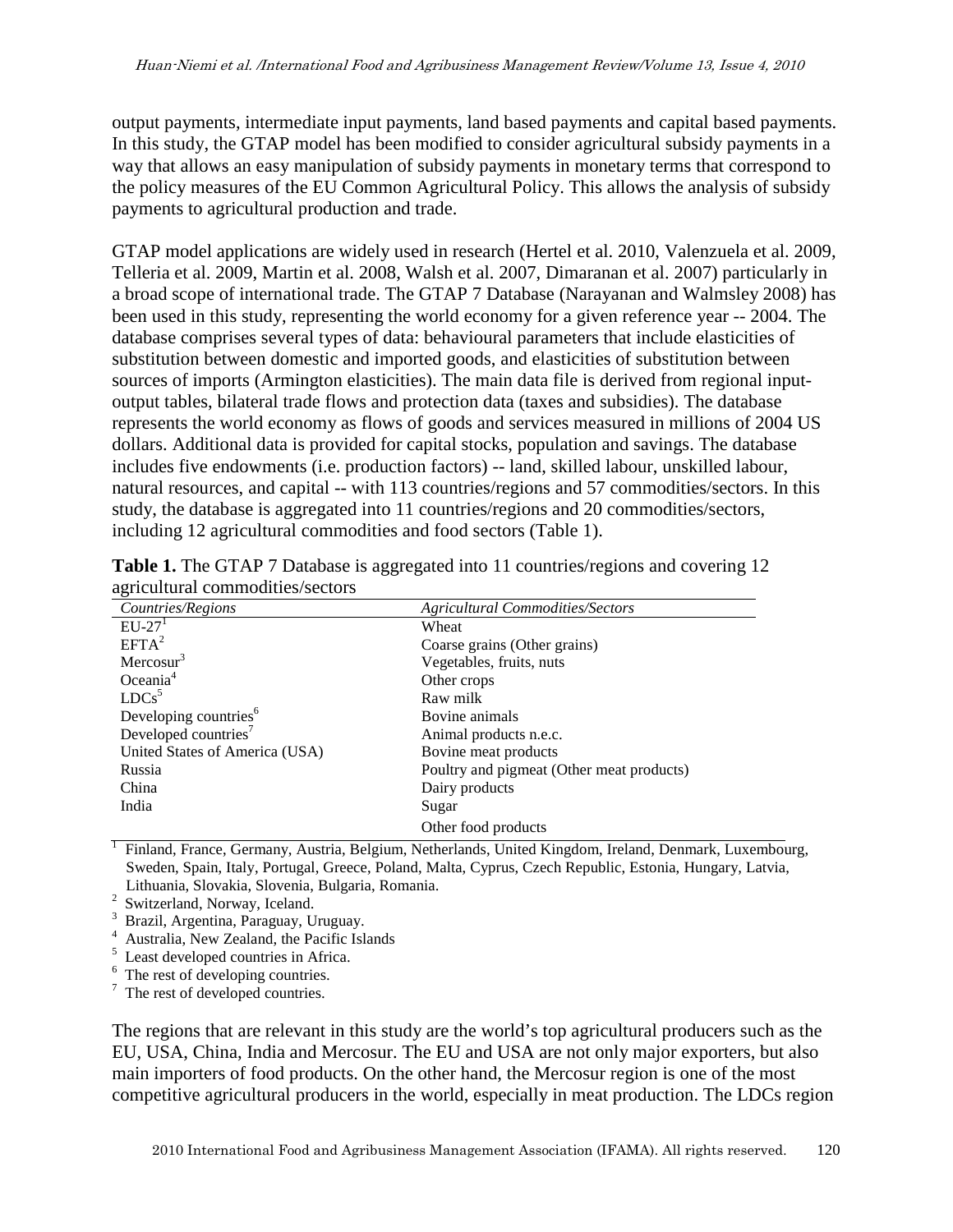is also important to examine due its status of being a net food importer and as the poorest region in the world. Russia being a key food importer is interesting due to its energy intensive agricultural and food industry. Population rich and increasingly affluent countries such as China and India will be major forces in the international agricultural trade. These emerging superpowers are currently major forces in the WTO negotiations.

#### *Assumptions for the Baseline (business as usual) and Four Scenarios*

The baseline or "business as usual" scenario is a hybrid scenario that cuts across conceivable scenarios based on the projected changes in the macro indicators, the Kyoto Protocol targets to reduce greenhouse gases emissions, the scheduled reforms in the EU Common Agricultural Policy (CAP), and the draft proposal for the Doha Round agreement under the WTO.

Assumptions for the baseline under "business as usual":

i) Macro indicators:

World population growth follows the United Nations (2008) medium variant projection, and labour force growth corresponds to the International Labour Organization (ILO 2008) projection. For the European countries, the growth projections have been adjusted according to EUROSTAT (2008) for population projection and Carone (2005) for labour force projection. The medium-term gross domestic product (GDP) growth for the baseline follows the International Monetary Fund (IMF 2009) projection, and longer term productivity growth corresponds to the calibrated estimates based on Carone et al. (2006) and Poncet (2006).

#### ii) Greenhouse gases emissions:

CO2 emissions in the EU-27 and EFTA regions are constrained to Kyoto targets (8% reduction by 2012 from the benchmark 1990 emission levels and zero reduction after 2012). The regional CO2 tax levels correspond to partial emissions trading in the EU and EFTA regions. The other regions have no limits to CO2 emissions growth. The CO2 emissions in the model are exaggerated because the development and improvement in energy efficient technology is not taken into account. Only carbon emissions (CO2) from the usage of fossil fuels are taken into account; emission of other greenhouse gases are not included in the model.

iii) Domestic support in the EU:

The EU subsidy payments are kept constant in Euro terms, leading to a slight decrease in subsidy rates. Simulation of the CAP reforms from 2005 to 2007 -- decoupling of land and capital based subsidy payments by introducing the Single Farm Payment as generic land subsidy. Subsequently, the "Health Check" reforms of the CAP are implemented in 2010.

iv) Trade policies:

Removal of all tariffs between the EU-15 old member states and the EU-12 new member states. Furthermore, worldwide agricultural tariffs are gradually cut according to the WTO draft proposal for the Doha Round (WTO 2008). The Doha Round is assumed to begin in December 2011 and export subsidies are eliminated at the same time.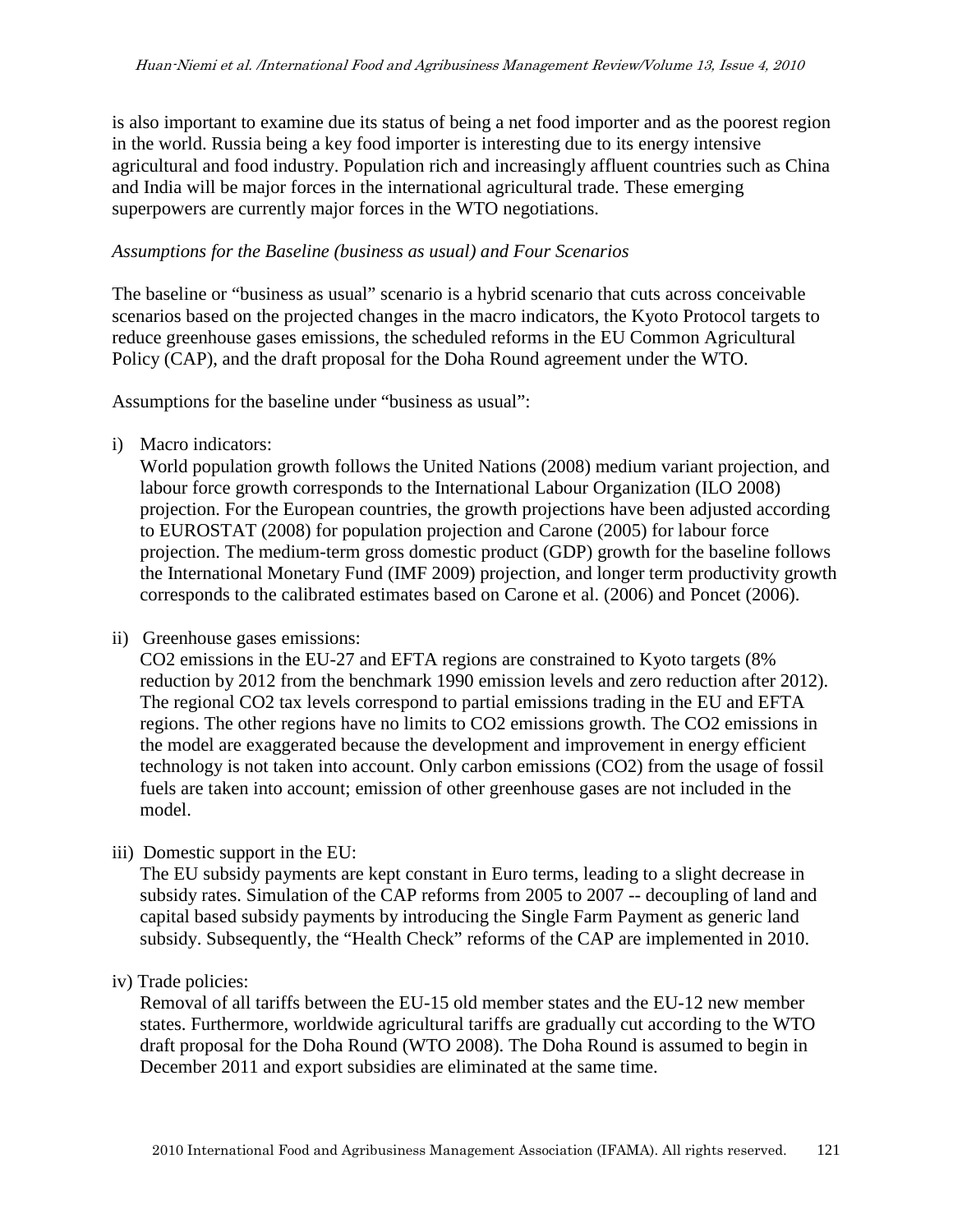After the details are tested on the GTAP model for the baseline or "business as usual" scenario, the conceivable baseline scenario is compared to the extreme alternative scenarios. The four alternative scenarios present the question of "what if" an extreme policy is implemented, what would be the forecasted impact on global food production and how the impact would differ from the plausible scenario (baseline/business as usual).

Assumptions for the four alternative scenarios:

i) Economic crisis:

During the 5-year period from 2009 to 2014, worldwide unemployment grows by 2% annually and worldwide investments are reduced by half. In the subsequent 5 years from 2015 to 2019, unemployment is decreased back to the original levels and investments are increased back to the initial levels.

ii) Climate change mitigation policy:

A more ambitious climate policy will take over from the Kyoto Protocol after 2012. The EU-27 emission target is to reduce CO2 emission by 40% in 2030 from the 2012 emission level. The whole world including the EU reduces CO2 emissions by 10% in 2030 from the benchmark 2012 levels. This corresponds to the rest of the world keeping their CO2 emissions at 2012 levels. The model does not take into account improvement in technology through global funding allocated to the development of clean technologies, thus the predictions may be overestimated.

- iii) Unilateral removal of domestic subsidy in the EU: Removal of all agricultural subsidies in the EU-27 region, implemented in 3 years from 2018 to 2020 and structured as domestic agricultural policy reform.
- iv) Multilateral removal of tariff and subsidy for agriculture globally: Removal of all import duties for agricultural products and agricultural subsidies in all regions, implemented in 3 years from 2018 to 2020 and structured as global trade liberalisation for agriculture.

## **Impact on Global Food Production**

#### *Bovine Meat Production*

Who will gain and who will lose from the possible outcome of trade liberalization? Projections for bovine meat production in different countries and regions (EU-27, China, India, USA, LDCs, and Mercosur) are shown in Appendix 1. Total trade liberalisation for agriculture has the largest impact on the production of bovine meat in the EU -- bovine meat production in the EU would decrease dramatically compared to the baseline (business as usual) and other scenarios. The current trend in EU beef production can justify the projected decline in EU bovine meat production. The major factors influencing the medium to longer term projections for the EU beef sector are the gradual decrease in the EU dairy herd, the origin for two thirds of EU beef, and the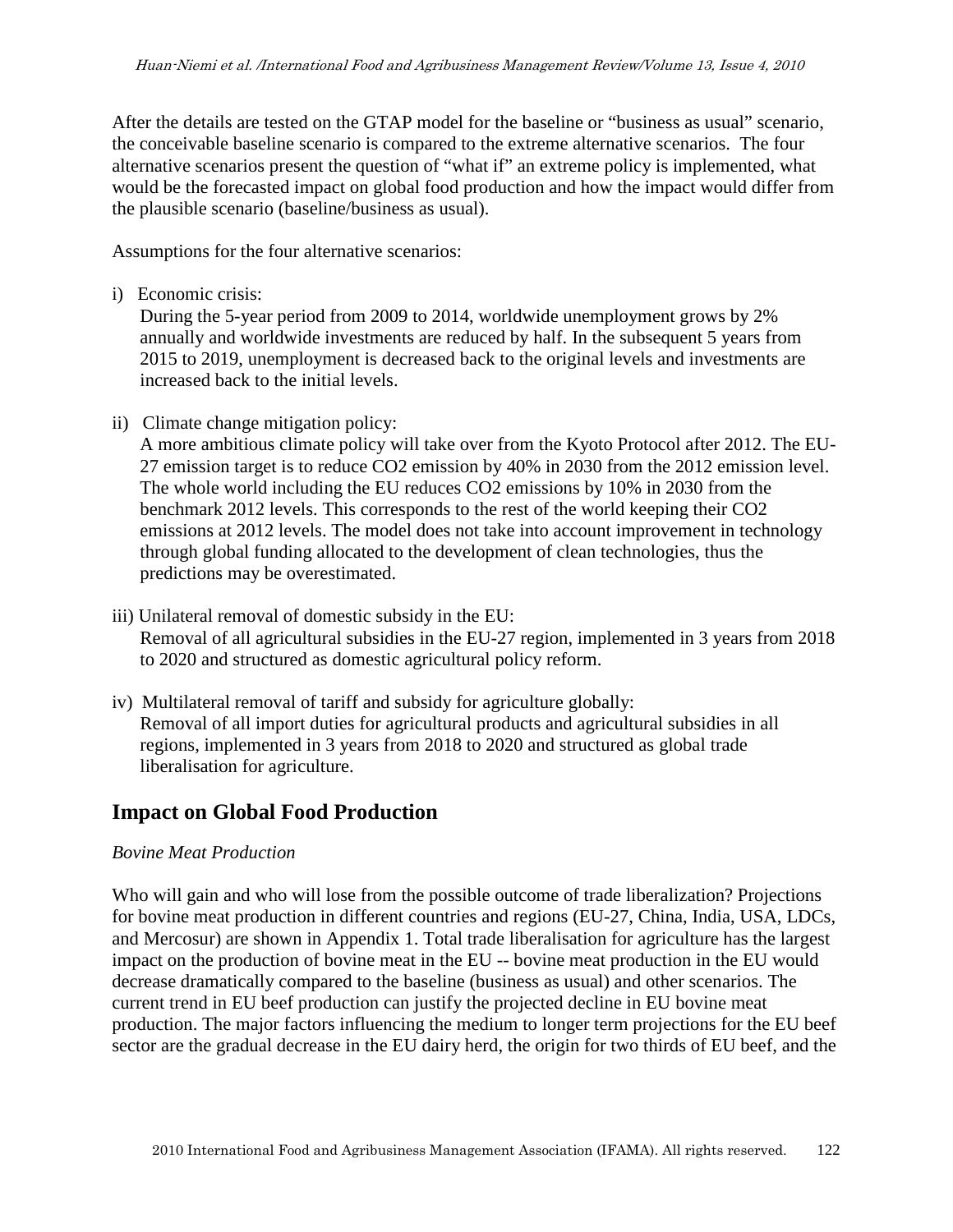continued impact of decoupling domestic support payments to EU beef producers<sup>1</sup>. These factors combined with rising cereal or feedstock prices will reduce the incentives for intensive beef production systems and unprofitable production, thus the overall EU beef production will decline. The EU cattle herd is predicted to contract in the medium and long term (EU Commission 2009, USDA 2009a). The EU self sufficiency rate has decreased to 96 percent and total EU beef imports have increased 14 percent year-on-year in 2009 (TheBeefSite 2009). Furthermore, the competitiveness of the EU beef industry is weak. EU beef is highly sensitive to tariff reductions (Huan-Niemi et al. 2009). Presently, the EU is able to control its beef imports through prohibitive tariffs imposed on the imports of bovine meat products and import quotas with considerably lower tariff rates. However, an increasing volume of beef is imported outside the quotas by paying the full tariff rate. Consequently, the elimination of tariffs for EU beef would force the least competitive EU beef producers to stop cattle-raising for beef. The removal of border protection for EU beef would give a strong advantage to the exports of low cost beef producers in the world, and the growth in beef imports would directly have a substantial impact on EU domestic prices for beef. Brazil, Argentina, and Uruguay have been the main supplier to the EU beef market.

In contrast, bovine meat production in India would increase tremendously under total trade liberalisation. The projected striking increase in Indian bovine meat production can be debated. How India can meet the challenges arising out of growing requirements of other countries due to deficit in their beef production levels would depend on India's export capabilities and available surpluses for exports. There is no doubt that the total bovine meat production in India has increased tremendously in the past decade. India has a large population of livestock. Animal rearing has remained traditionally a small scale undertaking for the production of milk. So far a very small percentage of the total Indian cattle herd is slaughtered since the majority of the Indian population does not eat beef due to religious bias. Hinduism, a religion that constitutes a majority of the Indian population, considers cows as sacred and regards slaughtering of cows as offensive. On the other hand, slaughtering of buffaloes is allowed in India unlike slaughtering of cows. Therefore, most of the Indian bovine meat supply is from the water buffalo. Meat from buffaloes is primarily processed for exports. Buffalo meat is the largest meat segment exported out of India and international demand for buffalo meat is growing. Buffalo carcases have less fat and bone, but a higher proportion of muscle. There is favourable export demand due to the lower cost and lean meat. India is cost competitive in producing buffalo meat, but further improvement is needed in India's cold chain infrastructure in order to increase competitiveness (USDA 2008). India has remained a big exporter of buffalo meat to Southeast Asia (Philippines, Malaysia, Vietnam), the Middle East (Saudi Arabia, Kuwait, Jordan), and Africa (Angola, Congo, Ghana). At the moment, certain areas in India are infested with contagious cattle and livestock diseases. The ones that are free from diseases are not certified by the World Organisation for Animal Health (formerly known as the OIE -- Office international des épizooties). Many countries resist importing bovine meat from India due to this reason. The GTAP model results have indicated

-

<sup>&</sup>lt;sup>1</sup> The EU system of direct payments (domestic support payments) influences farmers' production decisions, where payments are paid on a per head basis for livestock and a per hectare basis for crops. If the current system of direct payments is decoupled, production levels would be expected to adjust downwards to reflect the underlying profitability of alternative enterprises. According to Moss et al. (2002), a greater decline in projected livestock numbers is observed in the United Kingdom compared to projections for the EU, when decoupling occurs. In this study, all the EU direct payments are decoupled in the baseline; hence the simulations indicate a declining EU beef production.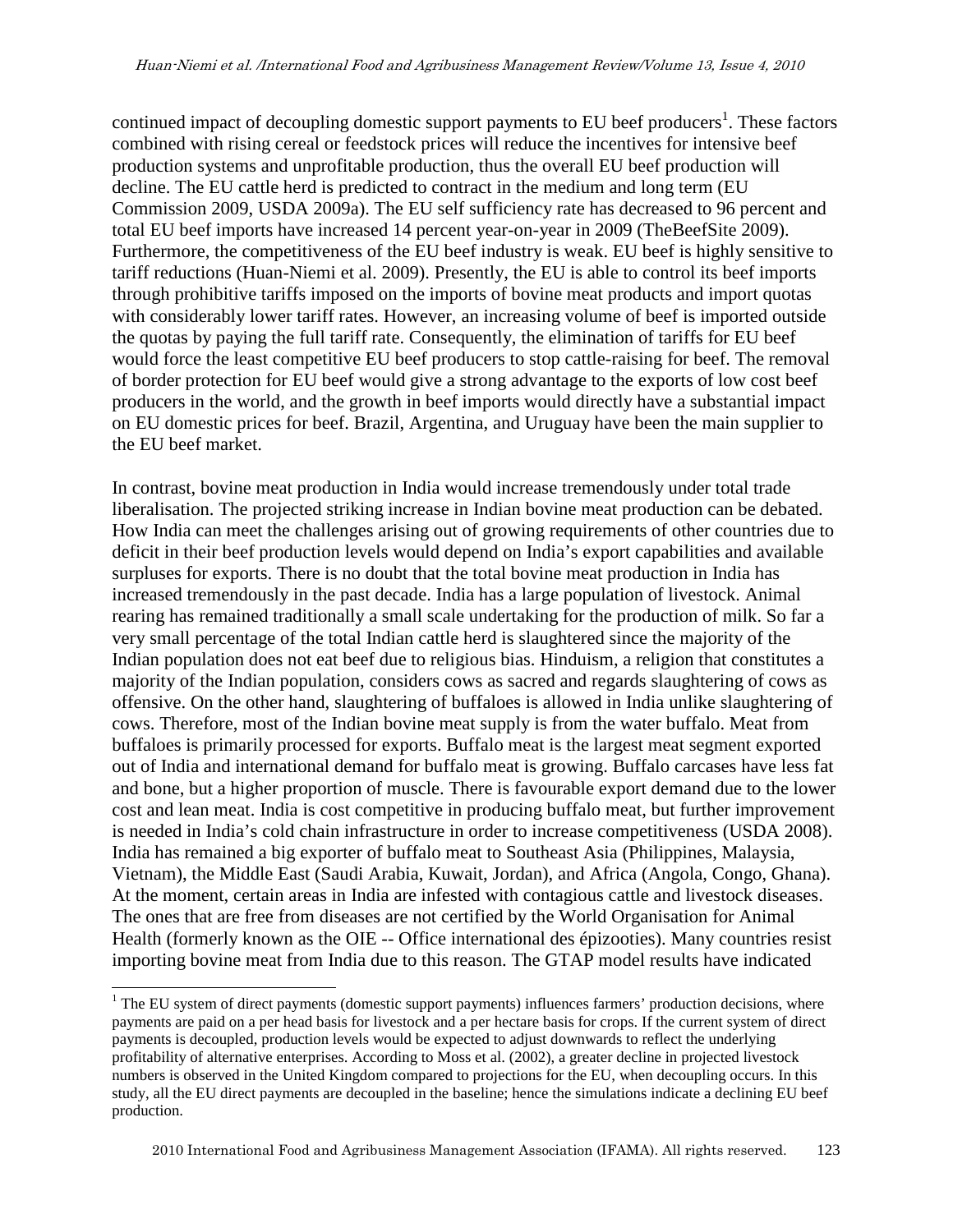that most of the growth in Indian bovine meat exports is flowing into the EU market. This can be questioned because the model can only estimate the impact of tariff elimination. The impact of tariff barriers can be measured by the model but not the impact of non-trade barriers in the EU such as food safety, guaranteed quality, labelling & traceability, and animal welfare. Labelling and tracking the meat through the food chain and control of animal diseases would be the most daunting challenges. In addition, EU consumers must acquire a preference for buffalo meat compared to the consumption of cattle meat.

Concerning the least developed countries (LDCs), bovine meat production would decline the most under total trade liberalisation compared to the baseline. The drop in production is caused by the escalating and huge amount of imports competing with domestic production due to the loss of border protection. Furthermore, there is a considerable decrease in exports due to preference erosion and the end of preferential treatment from the highly protected markets of developed countries. Compared to the baseline, the economic crisis scenario in the LDCs has a short term impact in reducing production due to lower domestic consumption; the scenario for climate change mitigation policy in the LDCs has a positive impact by boosting domestic production due to decreasing imports; and the EU subsidy removal scenario has no impact on production in the LDCs.

Bovine meat production in the Mercosur would be decreasing compared to the baseline due to climate policy measures that caused a substantial decline in exports. The USA and China would face only minor changes in bovine meat production for all the four scenarios compared to the baseline. Overall, the EU-27 and LDCs regions have a declining trend for bovine meat production until 2030, whereas the other countries and regions examined in this study have an upward trend. This indicates that in the long term the EU and LDCs would not be able to compete with the other countries and regions, hence producing less bovine meat in 2030 compared to 2009. The advanced developing countries that are experiencing high economic growth in recent years such as China, India, and Brazil (Mercosur) would increase bovine meat production significantly to meet rising domestic consumption and expanding export market.

#### *Poultry and Pigmeat Production*

The per capita incomes of consumers in Brazil, Russia, India, and China (BRIC countries) have risen clearly, and as a result, dietary patterns have shifted away from staple grains and starches toward animal proteins. When people move to cities or towns, they tend to consume less grain but more meat, processed foods, and restaurant meals. In 2000, China's household surveys showed that per capita red meat consumption in urban areas was 40 percent higher than in rural areas, and egg and poultry consumption was more than 2.5 times higher than in rural areas (Hsu et al. 2002). Continued urbanization, income and population growth in many developing countries will further expand meat consumption. Over two-thirds of world meat production consists of poultry and pigmeat production. China, EU, USA, and Brazil (Mercosur) are currently the world major producers of poultry and pigmeat.

Who will be the major meat producers in the future? EU-27, China, USA, and Mercosur would remain the key players in the world production for poultry and pigmeat according to the different policy scenarios shown in Appendix 2 (EU-27, India, LDCs, China, USA, and Mercosur). The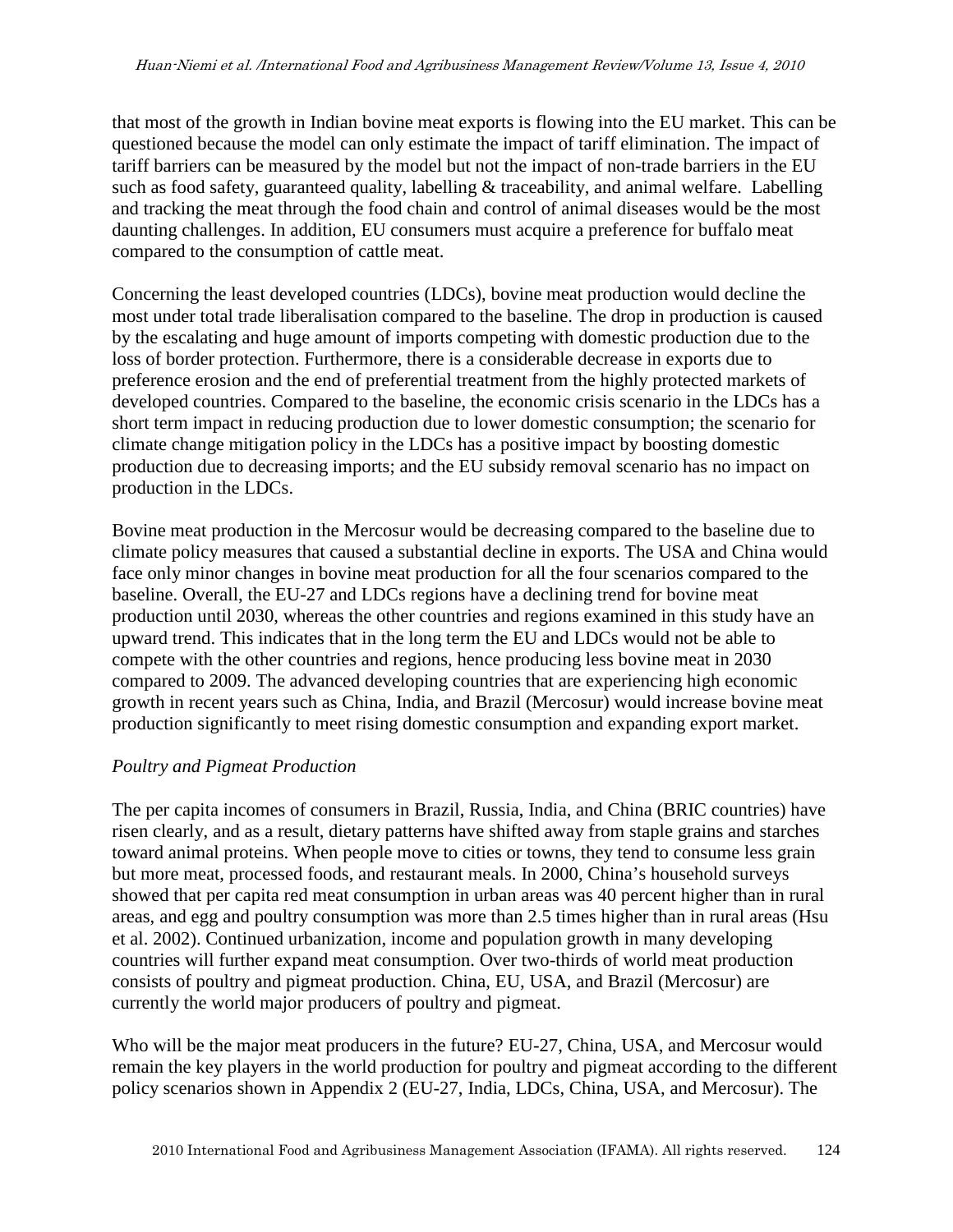results indicate that India and the Mercosur would increase production tremendously compared to the baseline under total trade liberalisation for agriculture. However, the increase in poultry and pigmeat production is small in scale for India (from USD 50 to 350 million) compared to the growth in production for the Mercosur (from USD 12 to 25 billion) even though the rate of production growth is higher in India. The increase in production for both regions is driven by escalating exports under trade liberalisation, especially the exports of poultry and pigmeat from the Mercosur region to the EU-27 region. Consequently, poultry and pigmeat production in the EU-27 region is declining compared to the baseline because rising imports from the Mercosur region is depressing domestic production. Currently, statistics are showing similar production trend whereby EU contribution to global poultry meat production decreased from 22.6% in 1970 to only 12.4% in 2002 (Windhorst 2003). Indian poultry and pigmeat producers would gain the most and experience a higher income level due to the enlarging export market. On the contrary, the LDCs would encounter decreasing production for poultry and pigmeat because of competition from the huge amount of imports due to the loss of border protection for domestic production under trade liberalisation.

The climate change mitigation policy scenario would decrease poultry and pigmeat production in China and Mercosur compared to the baseline. The decrease is caused by the increase in production cost as a result of rising feedstock prices. Climate policies have an impact on the price level of feedstock due to the usage of fertilisers, energy and transport. Conversely, climate policies would boost domestic production in the EU and LDCs because of a reduction in imports. The economic crisis scenario compared to the baseline in the LDCs, USA, and Mercosur would affect domestic production only in the short term.

The most interesting scenario is the "business as usual" scenario depicting the baseline for China. By 2030 in the baseline, one-third of the increase in production for China is induced by exports. China's export of poultry and pigmeat is projected to increase from USD 1.5 to 41.5 billion whereas import of poultry and pigmeat is merely at USD 1.3 billion. This result showing China as the top net exporter of poultry and pigmeat in the world is a widely debated issue among the agricultural economists (Yijun Han and Hertel 2003). Some analysts believe that China will become an important net importer of livestock products, while others argue that China will become a major net exporter. A third set of estimates stresses the wide range of possible outcomes for China's net trade position, depending on the productivity growth in China's pig and poultry production and the rate of economic growth in China (Nin et al. 2004). The third set of estimates indicated that China could be a substantial net exporter owing to high livestock productivity growth and a slow-down in the economic growth of China; on the other hand, slow productivity growth in livestock production and a rapidly growing macro-economy could transform China into a major net importer for poultry and pigmeat. In the simulations, the assumed productivity growth for agriculture in China is high, thus by 2030, the model projects China as a major net exporter for poultry and pigmeat.

Certainly, according to Lohmar and Gale (2008), China has been a net food exporter for most of the last three decades. China dominates world markets in a variety of products areas, including garlic, apples, apple juice, mandarin oranges, farm-raised fish and shrimp, and vegetables. Sometimes, it seems that China has suspended the law of scarcity by raising production in many sectors without having to sacrifice production in other sectors. More recently, however, the law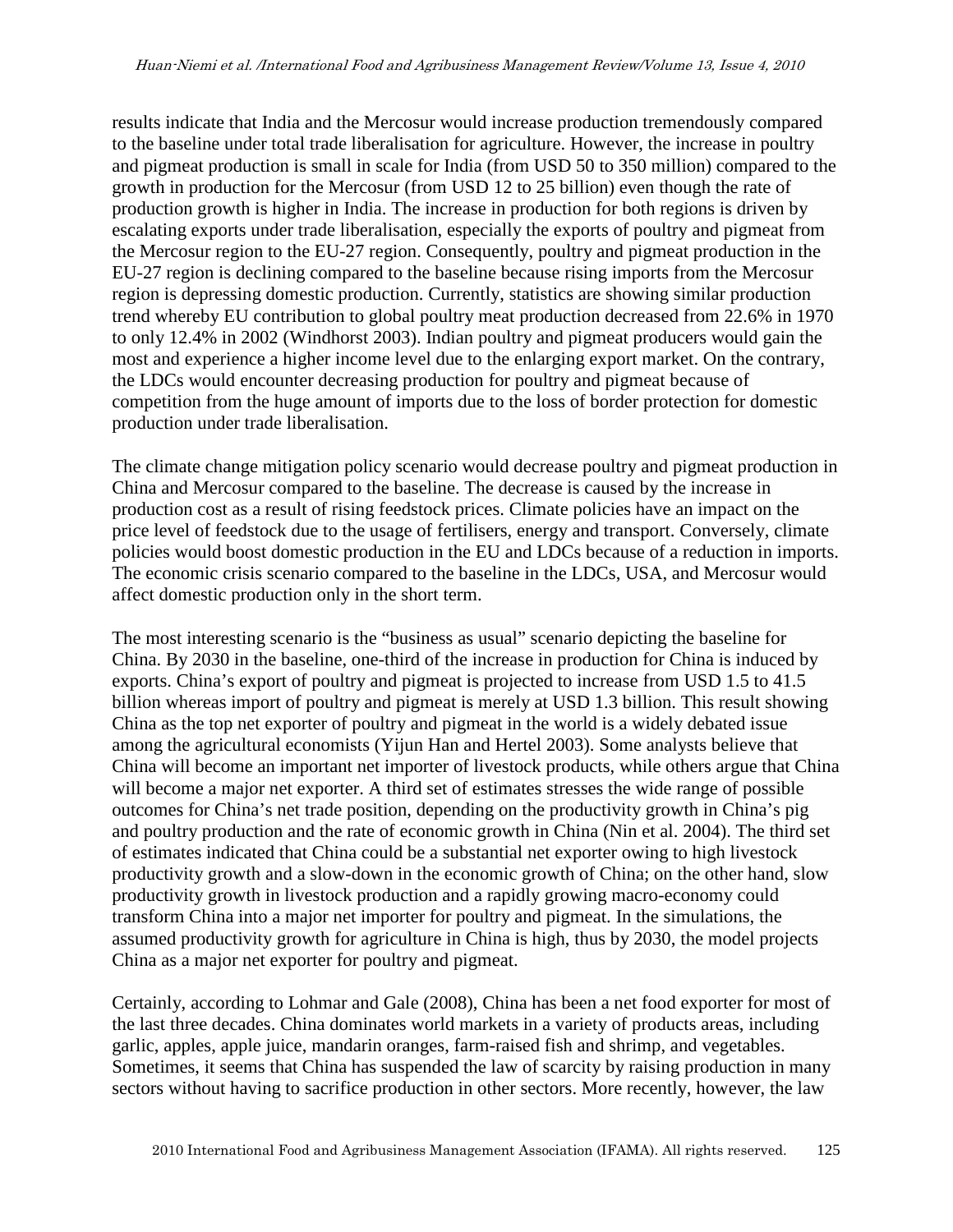of scarcity is applying mostly in the form of rising commodity and input prices, more expensive labour, restrictions on land developments, and a reversal of China's pro-export policies. Various hidden costs are beginning to emerge, including dangerous chemical residues on food and related food safety problems, falling groundwater tables, polluted water, and overall environmental degradation.

Agricultural production gains in China stemmed from gains in production efficiency rather than expansion and mobilization of additional resources. There is a decline in area sown to grain and an increase in land devoted to non-grain crops and livestock production. China's dramatic increase in animal protein consumption would not have been possible without a rapid expansion of its domestic livestock industry: China's pigmeat production has increased to over 48 million tons in 2004 compared to 24 million tons in 1990 -- over five times the level in the USA (Windhorst 2005). China is expected to increase pigmeat production and contribute more than 50% of global production. It is questionable whether China is able to produce sufficient feed for the predicted increase in meat production. According to Lohmar and Gale (2008), there is still scope to achieve further growth in meat production, despite future gains in China's agricultural production will not come as easily as in the past. In fact, developed countries such as the EU and USA have faced similar resource and environmental constraints and still maintained robust growth in agricultural production, and at the same time, production is changing into more environmental friendly practices. China, however, with very large and diverse agricultural sector is developing at a much higher speed compared to the developed countries. Therefore, China has to establish supporting institutions to facilitate this transition while increasing the efficiency of production.

Production of poultry and pigmeat in developed countries such as the EU and USA is intensive and concentrated in large-scale commercial units, and this production method is spreading in Asia and Latin America. There will be increased problems related to welfare and environmental concerns. Regulations formulated from these concerns will continue to increase the cost of production in developed countries and major exporting countries. Diseases related to human and food safety issues are the main risks of the increase in poultry and pigmeat production (swine flu and bird flu for example). The large amounts of meat that are being traded globally are increasing the dissemination of infectious diseases. Exporting countries must have excellent control of diseases because the global market has no tolerance for serious disease outbreaks.

#### *Coarse Grains Production*

Coarse grains make up a common trade category that includes corn, sorghum, barley, oats, and rye. Corn is by far the largest component traded, accounting for about three-quarters of global coarse-grain trade in recent years. Most of the corn that is traded is used for livestock feed, while smaller amounts are traded for industrial use and human consumption. The expanding use of corn for ethanol production, particularly in the USA, remains the principle driving factor behind the growth in industrial usage of coarse grains. The top coarse grain producers in the world are the USA, China, EU, Brazil, India, Russia, Mexico, and Canada. Appendix 3 is showing the course grains production in key producing countries and other regions until 2030 (EU-27, Russia, LDCs, China, USA, and Mercosur). The USA produces half of the global corn production and also dominates the global corn trade; however, exports account for only a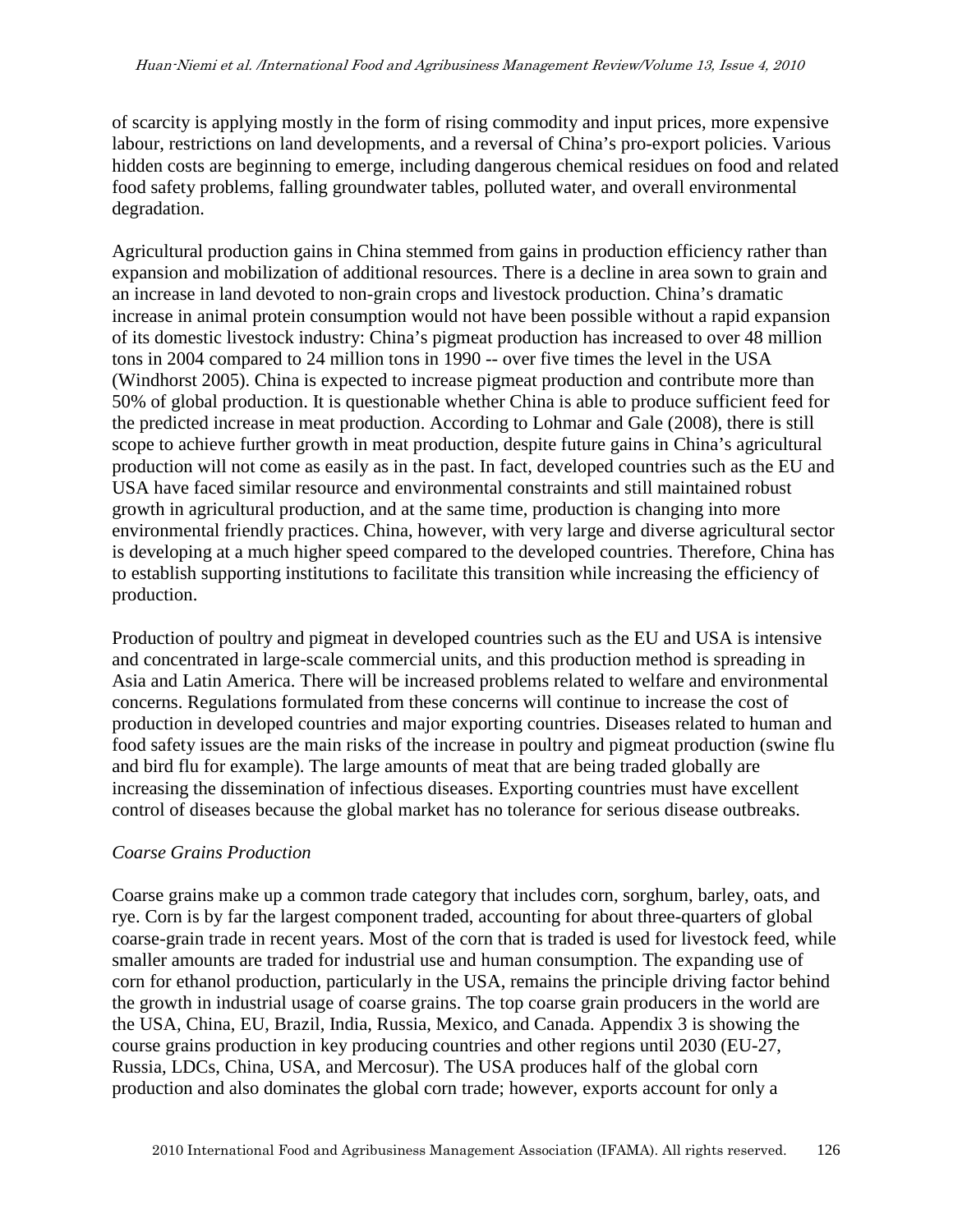relatively small portion of production -- about 15 percent. This means that corn prices are largely determined by the supply and demand for corn in the USA market, and the rest of the world must adjust to prevailing prices in the USA. Subsequently, world market price for corn is greatly affected by the biofuel policies in the USA. Global population increases and rising demand for meat products will continue to support the expanding feed grain exports in the long term. The USA, Argentina, Brazil, and Ukraine are the main exporters of corn meanwhile Japan, Mexico, South Korea, and Egypt are the major importers of corn.

The climate change mitigation policy scenario would reduce coarse grains production in Russia and Mercosur by 2030 compared to the baseline because production in Russia and Mercosur is energy intensive with high usage of fertiliser and transport; also production in the LDCs would decline slightly because the higher prices for fertilisers will have an impact on production. Alternatively, if the use of coarse grains is taken into account for biofuel production, the results may be different from this simulation because the generation of energy by using biofuels is not incorporated in this simulation. The economic crisis scenario would have an influence on coarse grains production in most of the countries and regions compared to the baseline, but the decrease in production is only for short term due to the short term decline in meat consumption affecting the demand for feed grains.

China would undergo a tremendous growth in production for coarse grains by 2030 due to the need to feed its ever increasing livestock production, and all the other scenarios do not differ much from the baseline or "business as usual." According to the USDA (2009b), China has been a principal source of uncertainty in global corn trade, swinging from being the second-largest exporter in some years to occasionally importing significant quantities of corn. China's corn exports are largely a function of government export subsidies and tax rebates because corn prices in China are mostly higher than those in the world market. Large corn stocks are expensive for the government to maintain, and Chinese corn export policy has fluctuated with little relationship to its production, making China's corn trade difficult to predict. Agricultural land in China is increasingly giving way to the expanding base for industrial production. China's declining comparative advantage in grains and other land intensive crops should lead to increased grain imports in the future. Due to the fast growth in demand for meat, the shift from food to feed grains seems apparent. The simulation results indicate that by 2030 the usage of feed grains would increase by 590%, while grains for human consumption would increase by only 70%. Merely 1.5% of coarse grains production in China goes into human consumption by 2030. According to Fuller et al. (2002), the predominantly specialized households farms and commercial livestock farms will have to increasingly rely on imported corn and soybeans to feed their growing livestock numbers because arable land is scarce in China and its capacity to expand land-intensive feed grain crops is limited. Without increasing feed grains imports for its livestock, land scarcity will limit China's ability to continue increasing its livestock production to meet the growing domestic demand or become a major net exporter of meat in the world market.

#### **Conclusions**

The aim of this study is to compare the conceivable baseline or "business as usual" scenario to four extreme alternative scenarios over the next two decades. The alternative extreme scenarios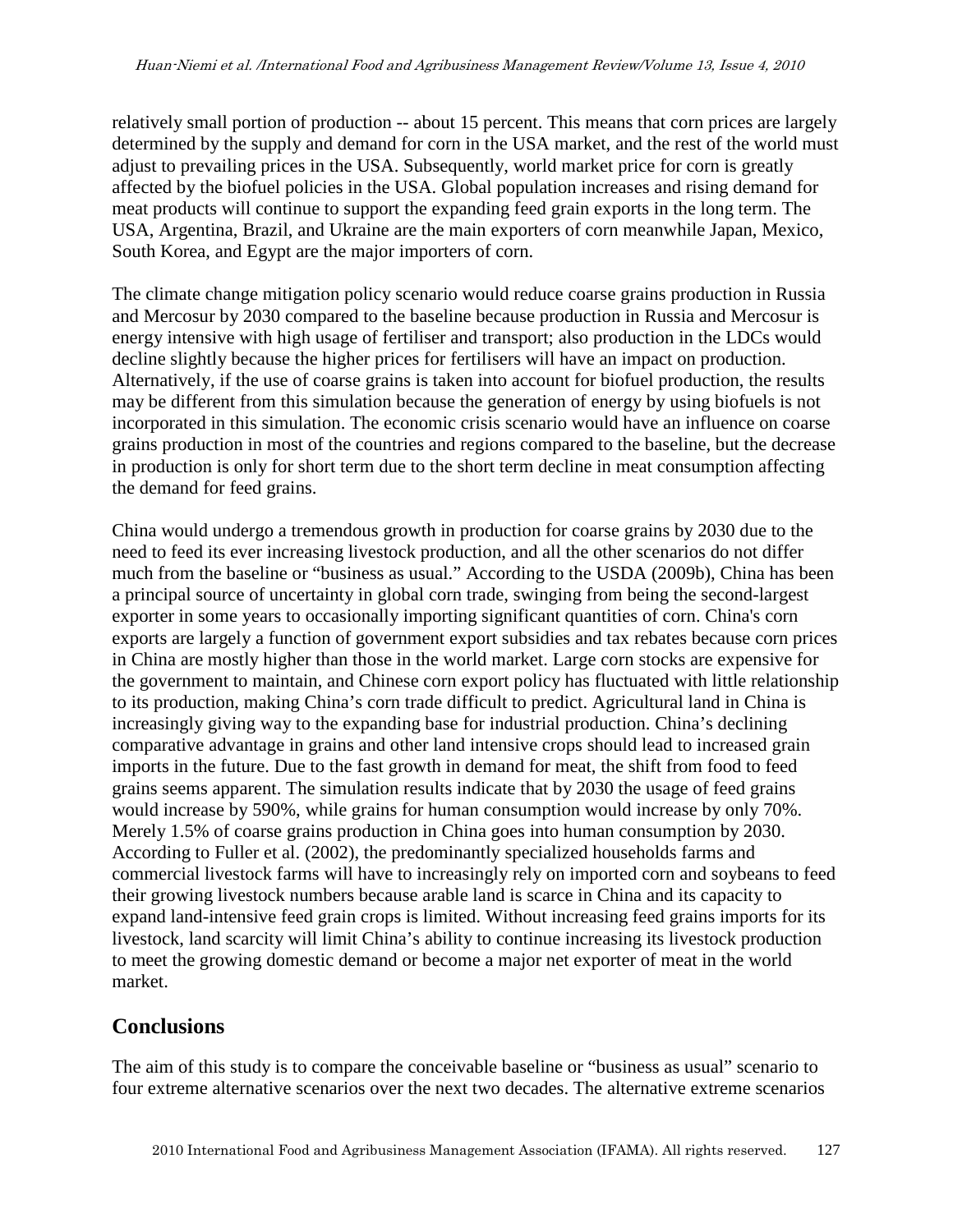present the question of "what if" an extreme policy is implemented, what would be the forecasted impact on global food production and how the impact would differ from the plausible scenario. The baseline or "business as usual" scenario includes the WTO draft proposal for the Doha Round (the Doha Round is assumed to begin in December 2011), the Kyoto Protocol targets to reduce greenhouse gases emissions by 2012, and the scheduled reforms on the EU Common Agricultural Policy. The alternative extreme scenarios are prolonged world economic recession, climate change mitigation policies with higher targets, complete removal of only EU agricultural subsidies, and total trade liberalisation for agriculture worldwide. Food production in different countries and regions are projected until 2030 whereby three groups of food products are analysed in this study -- bovine meat, poultry & pigmeat, and coarse grains.

The impact of the economic crisis scenario on food production is only for the short term compared to the baseline. The drop in consumption for meat products is generally higher in developing countries compared to the developed countries, therefore the decline in meat production is more pronounced for example in the LDCs and Mercosur. The decrease in consumption of meat would directly affect the demand for coarse grains as feed for livestock, thus lowering the production of coarse grains worldwide only for the short term.

The climate policy measures would have a negative impact on food production that is energy intensive with high usage of fertiliser and transport such as in Russia and the Mercosur. The climate change mitigation policy scenario would decrease poultry and pigmeat production in China and Mercosur compared to the baseline due to the increase in production cost as a result of rising feedstock prices. Conversely, climate policies would boost domestic poultry and pigmeat production in the EU and meat production in the LDCs because of a reduction in imports.

The EU subsidy removal scenario has barely any impact on food production in the LDCs or other countries/regions in the world compared to the baseline. The impact on world food market is insignificant because there is no change in border protection for EU domestic production and border protection worldwide. The removal of EU subsidy is changing the production patterns within the EU-27 regions by transferring production from high cost producers to low cost producers in the EU. The elimination of EU domestic agricultural subsidies would lower the cost of land and the income of EU farmers.

Meat production in the LDCs would decline the most under total trade liberalisation compared to the baseline. The plunge in meat production in the LDCs is caused by the escalating and huge amount of imports competing with domestic production due to the loss of border protection under trade liberalisation. Furthermore, there is a considerable decrease in bovine meat exports from the LDCs due to preference erosion and the end of preferential treatment from the highly protected markets of developed countries. Total trade liberalisation for agriculture has the largest impact on the production of bovine meat in the EU -- bovine meat production in the EU would decrease dramatically compared to the baseline. The elimination of border protection for EU beef would give a strong advantage to the exports of low cost beef producers in the world, thus forcing the least competitive EU beef producers to stop cattle-raising for beef. Moreover, poultry and pigmeat production in the EU would decline without border protection compared to the baseline due to rising imports from the Mercosur. Under trade liberalisation, the increase in meat production in the Mercosur is exports driven, and other studies (for example Gomes Pereira et al.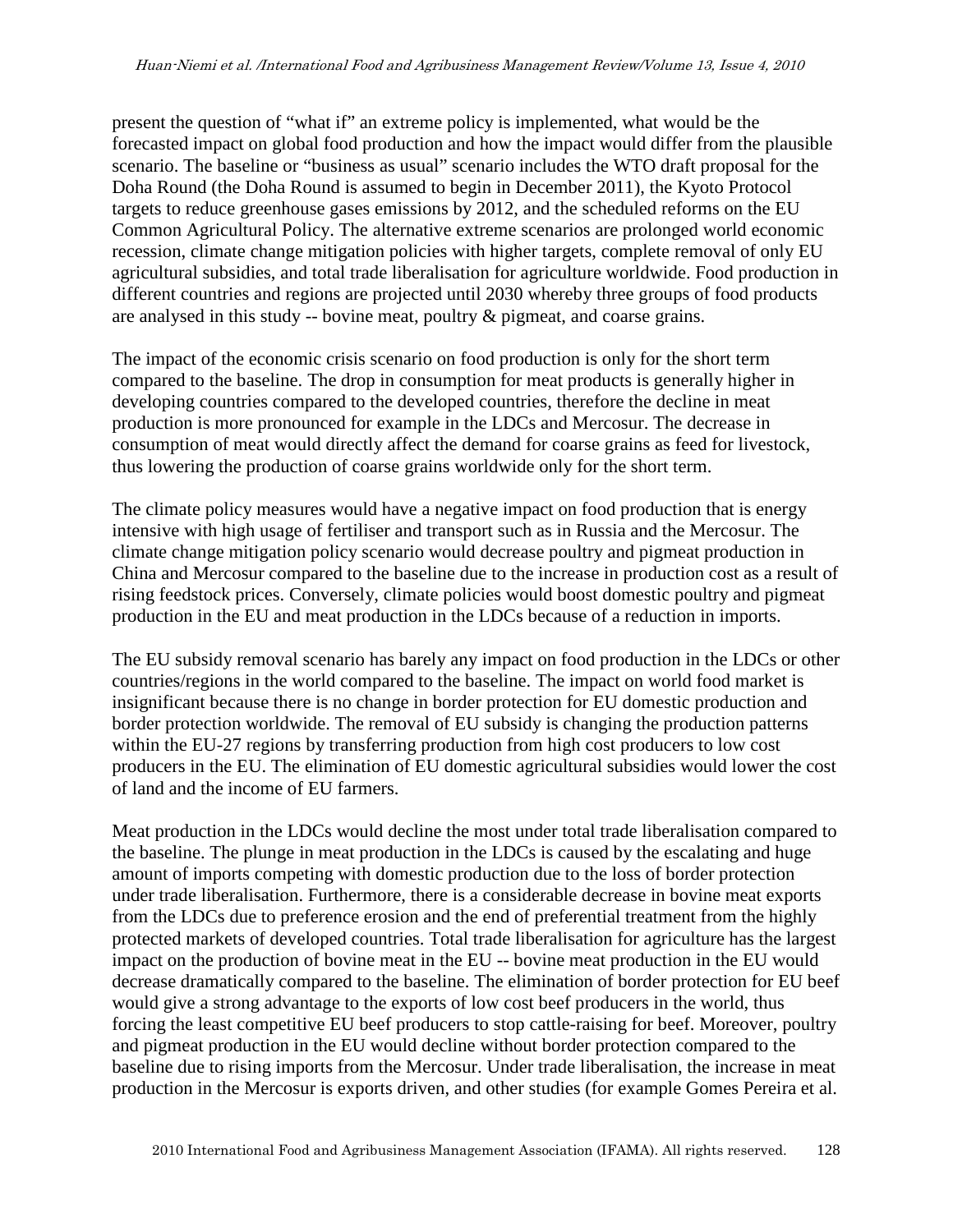2009) have shown similar results. The simulation results indicate that by 2030 the usage of feed grains in China would increase by 590%, while grains for human consumption in China would increase by only 70%. Merely 1.5% of coarse grains production in China goes into human consumption by 2030. The results may be different if the use of coarse grains is taken into account for biofuels production. The use of coarse grains to produce biofuels is not incorporated in this simulation because this study is showing results driven by the demand for food and not for energy. Future studies can be conducted to examine the effects of both food and energy demand on coarse grains production, and show the separate effects of food demand compared to energy demand.

The simulations demonstrate that large and highly populated countries like China and India have the potential to be large net exporter of meat products. India is projected to be a major bovine meat exporter, and China is projected to be the main poultry and pigmeat exporter under trade liberalisation. Nevertheless, the ability of these countries to increase meat production at such a rapid rate and conquer the export market can be debated due to the numerous constraints and non-trade barriers face by these countries. Further research can simulate the impact of these constraints and non-trade barriers on food production<sup>2</sup>. Hence, the forecasted results would be a better information kit for agribusiness firms and managers or policy and decision makers. This study is conducted to anticipate the future of the global food production in the realm of changing global agricultural, trade and climate policy and uncertain world economic growth. The goal is to foresee the future under plausible and extreme circumstances or policy implementations in a rapidly changing environment for decision makers, interest groups, agribusiness firms and managers in order to support the process of policy and strategy planning. The GTAP model is able to forecast the long term (e.g. 20 years) until 2030, but unable to provide qualitative details of the future. Future research using the Delphi method based on panels of expert opinions can significantly strengthen the results and more emphasis can be paid to the details in understanding the alternative developments of the future.

## **References**

- Armington, P. 1969. A theory of demand for products distinguished by place of production. International Monetary Fund Staff Papers 16:159-178.
- Burniaux, J.M., and T. Truong. 2002. GTAP-E: An Energy-Environmental Version of the GTAP Model, GTAP Technical Paper No. 16. https://www.gtap.agecon.purdue.edu/resources/res\_display.asp?RecordID=923 (accessed January 22, 2009).

<sup>&</sup>lt;sup>2</sup> Non-trade barriers refer to the wide range of policy interventions other than border tariffs that affect the trade of agricultural products. Non-trade barriers have gained importance as tariff levels have been reduced worldwide. Common measures of non-trade barriers are tariff-equivalents of these policy interventions (Beghin 2006). The tariff-equivalents of the non-trade barriers are subsequently used in trade models to assess the trade or welfare effects of the measured non-trade barriers. For example, Gonzalez–Mellado et al. (2010) have evaluated the role of non-trade barriers on agrifood trade between the EU and Africa by utilising the GTAP model, first by transforming the non-trade barriers into tariff-equivalents and later introducing the tariff-equivalents into a computable general equilibrium (CGE) model to study the effects of their presence and removal.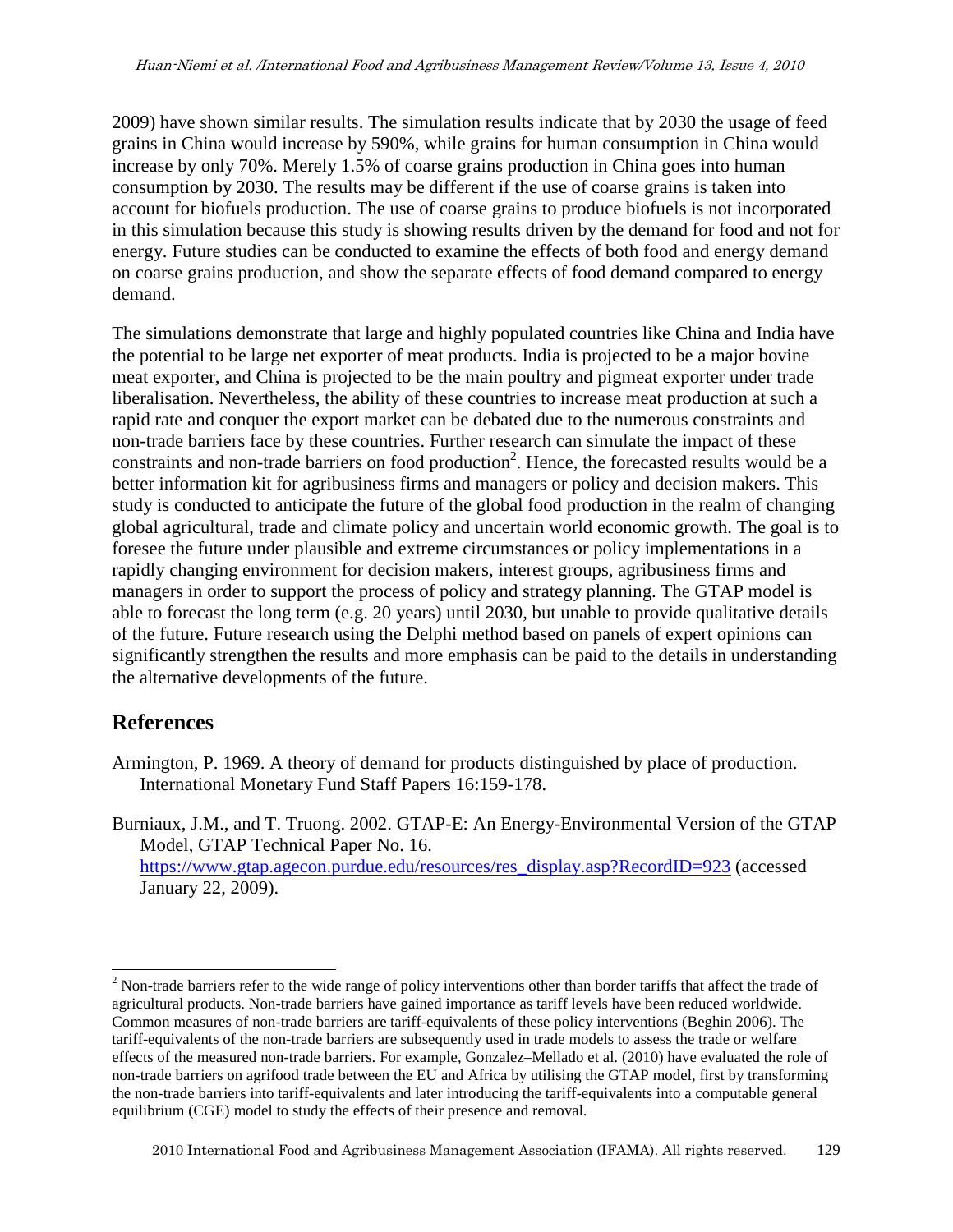- Beghin, J.C. 2006. Non-tariff Barriers. Working Paper 06-WP 438, Center for Agricultural and Rural Development, Iowa State University, December 2006. http://www.card.iastate.edu/publications/DBS/PDFFiles/06wp438.pdf (accessed June 7, 2010).
- Carone, G., C. Denis, K. Mc Morrow, G. Mourre, and W. Röger. 2006. Long-term labour productivity and GDP projections for the EU 25 Member States: a production function framework. Economic Papers No. 253, Directorate General for Economic and Financial Affairs, European Commission.
- Carone, G. 2005. Long-term labour force projections for the EU 25 Member States: a set of data for assessing the impact of ageing. Economic Papers No. 235, Directorate General for Economic and Financial Affairs, European Commission.
- Dimaranan, B., T. Hertel, and W. Martin. 2007. Potential Gains from Post-Uruguay Round Trade Reform: Impacts on Developing Countries. Chapter 6 in Reforming Agricultural Trade for Developing Countries: Quantifying the Impacts of Multilateral Trade Reform Vol 2, A. McCalla and J. Nash (Eds.). http://www.gtap.agecon.purdue.edu/resources/res\_display.asp?RecordID=1873 (accessed June 3, 2010).
- EU Commission. 2009. Prospects for Agricultural Markets and Income in the European Union 2008 – 2015. Directorate-General for Agriculture and Rural Development, European Commission, March 2009.

Eurostat. 2008. EUROPOP 2008 - convergence scenario, population forecast 2008-2050, Eurostat Database, European Commission. http://epp.eurostat.ec.europa.eu/portal/page/portal/population/data/database (accessed January 29, 2009).

- Fuller, F., F. Tuan, and E. Wailes. 2002. Rising Demand for Meat: Who Will Feed China's Hogs? China's Food and Agriculture: Issues for the 21<sup>st</sup> Century/AIB-775. Economic Research Service, United States Department of Agriculture (USDA).
- Gonzalez–Mellado, A., S. H. Gay, R. M'Barek, and E. Ferrari. 2010. Evaluation of non-tariff measures for African agricultural exports to the EU in a CGE framework. Paper presented at the Thirteenth Annual Conference on Global Economic Analysis, June 9-11, in Penang, Malaysia.
- Gomes Pereira, M. W., E. C. Teixeira, and S. Raszap-Skorbiansky. 2009. Impacts of the Doha Round on Brazilian, Chinese and Indian agribusiness. *China Economic Review* 21(2):256- 271.
- Hertel, T., M. Burke, and D. Lobell. 2010. The Poverty Implications of Climate-Induced Crop Yield Changes by 2030. GTAP Working Paper No. 59. http://www.gtap.agecon.purdue.edu/resources/res\_display.asp?RecordID=3196 (accessed June 3, 2010).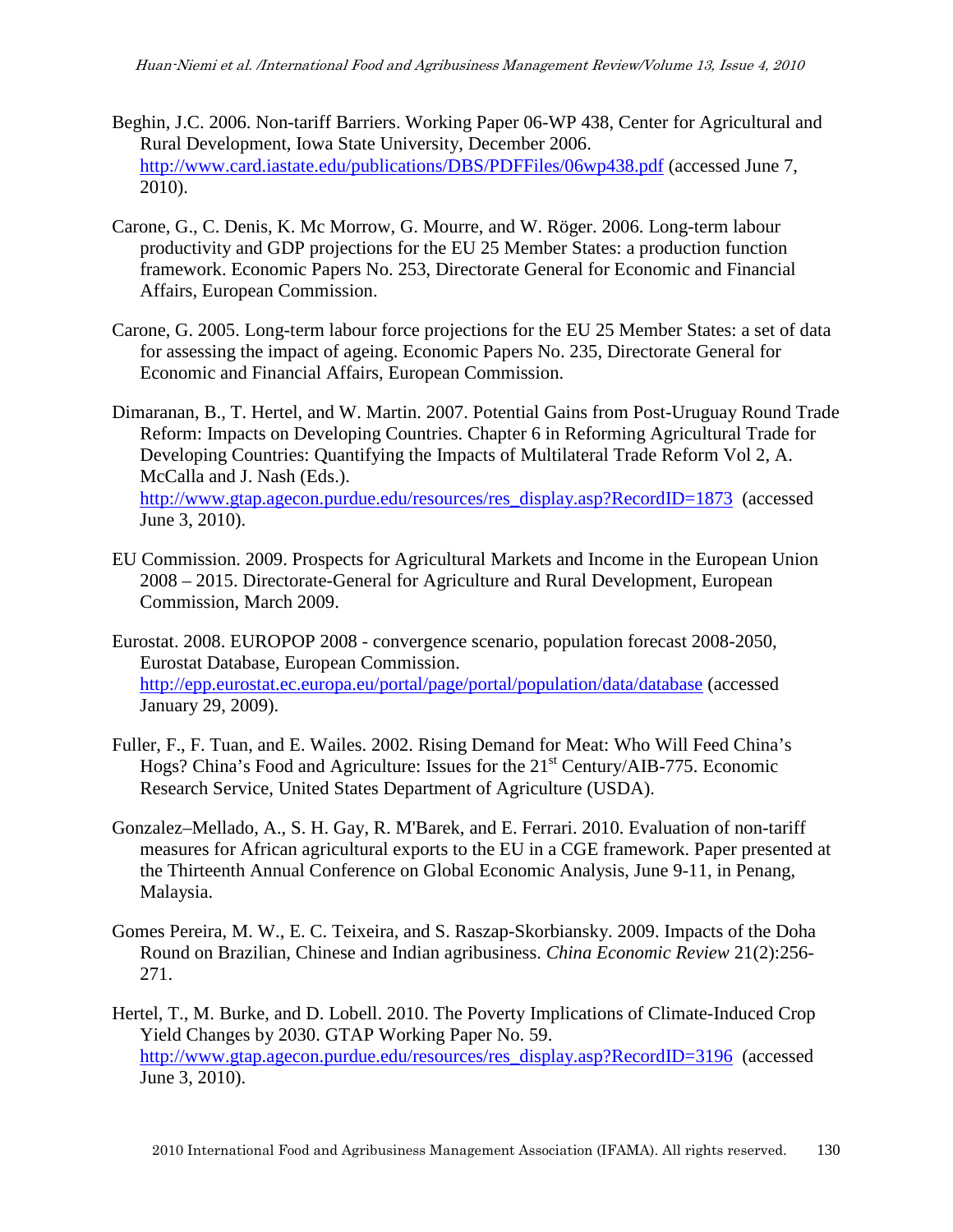- Hertel, T., and M. Tsigas. 1997. Structure of GTAP: In *Global Trade Analysis*, ed. Thomas Hertel. Camridge University Press.
- Huan-Niemi, E., L. Kerkelä, H. Lehtonen, and J. Niemi. 2009. Implications of Trade Liberalization and Domestic Reforms on EU Agricultural Markets. *International Food and Agribusiness Management Review* 12(4):29-60.
- Hsu, Hsin-Hui .,Wen S. Chern, and F. Gale. 2002. How Will Rising Income Affect the Structure of Food Demand?, China's Food and Agriculture: Issues for the 21<sup>st</sup> Century/AIB-775. Economic Research Service, United States Department of Agriculture (USDA).
- IMF. 2009. World Economic Outlook Database, International Monetary Fund. http://www.imf.org/external/pubs/ft/weo/2009/01/weodata/index.aspx (accessed May 5, 2009).
- ILO. 2008. Labour Statistics Database, LABORSTA Internet, International Labour Organization, Geneva. http://laborsta.ilo.org (accessed January 29, 2009).
- Ianchovichina, E., and R. McDougall. 2001. Theoretical Structure of Dynamic GTAP, GTAP Technical Paper No. 17. https://www.gtap.agecon.purdue.edu/resources/res\_display.asp?RecordID=480 (accessed January 22, 2009).
- Lohmar, B., and F. Gale. 2008. Who Will China Feed? Amber Waves, Issue 6, Vol. 3 -June 2008, Economic Research Service, United States Department of Agriculture (USDA).
- Martin, W., E. Ianchovichina, and B. Dimaranan. 2008. Economic Development in Emerging Asian Markets: Implications for Europe. *European Review of Agricultural Economics* 35(3): 303-330.
- Moss, J., S. McErlean, P. Kostov, M. Patton, P. Westhoff, and J. Binfield. 2002. Analysis of the Impact of Decoupling on Agriculture in the UK. Department of Agricultural and Food Economics, Queen's University Belfast and Food and Agricultural Policy Research Institute, University of Missouri, November 2002. https://statistics.defra.gov.uk/esg/reports/decoupling/QueenUni.PDF (accessed June 2, 2010).
- Narayanan, B.G., and T.L. Walmsley. 2008. Global Trade, Assistance, and Production: The GTAP 7 Data Base, Center for Global Trade Analysis, Purdue University.
- Nin, A., T. Hertel, K. Foster, and A. Rae. 2004. Productivity growth, catching-up and uncertainty in China's meat trade. *Agricultural Economics* 31(1):1-16.
- OECD. 2008. The PSE Manual, OECD's Producer Support Estimate and Related Indicators of Agricultural Support: Concepts, Calculations, Interpretation and Use. Trade and Agriculture Directorate, Organisation for Economic Co-operation and Development, July 2008.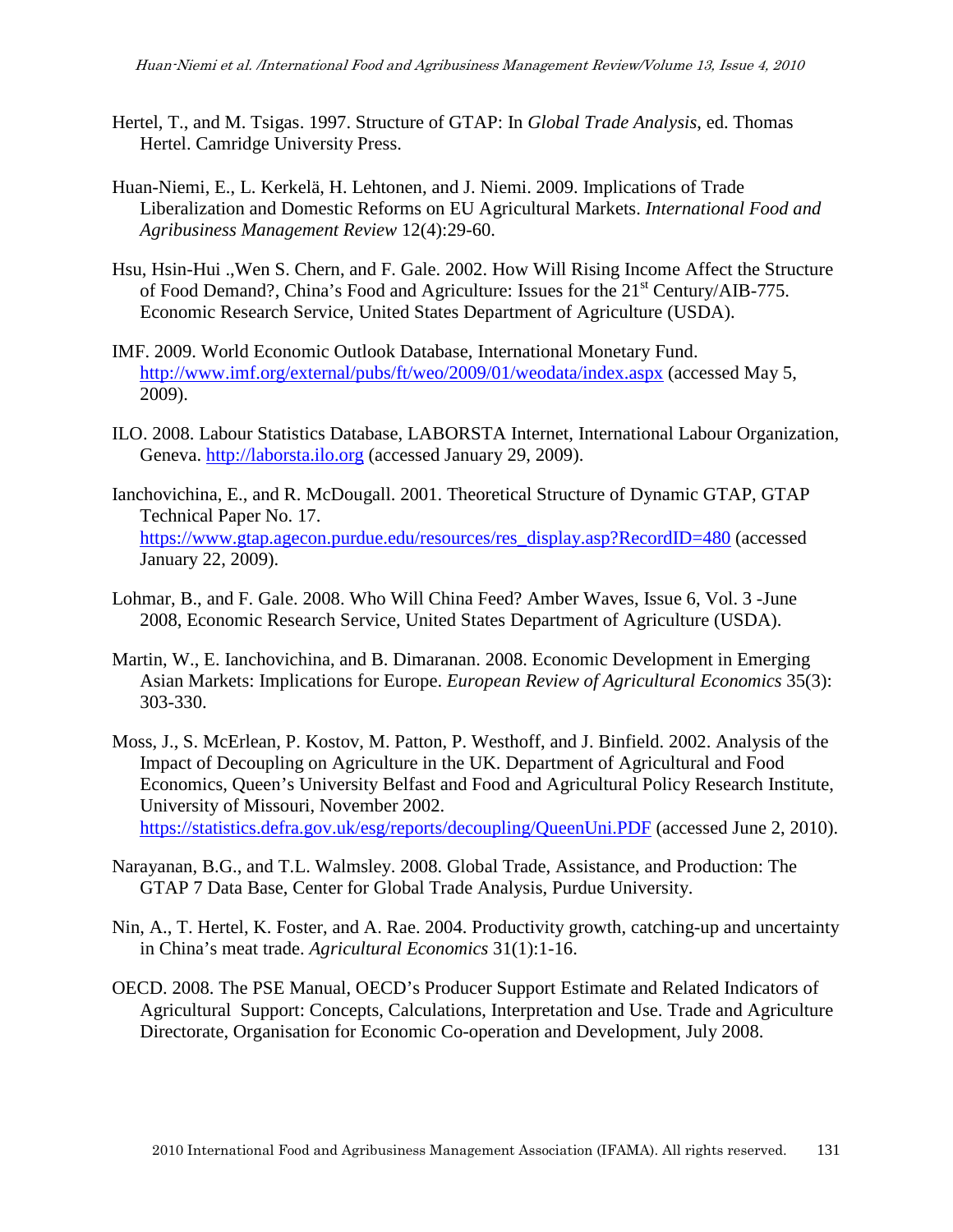- Poncet, S. 2006. The Long Term Growth Prospects of the World Economy: Horizon 2050. CEPII Working Papers No 2006-16, Centre d'études prospectives et d'informations internationales, Paris.
- Telleria, R., C. Ludena, B. Shankar, and R. Bennett. 2009. Would a Free Trade Agreement Between Bolivia and the United States Prove Beneficial to Bolivian Households? *Journal of International Agricultural Trade and Development* 5(1):133-170.
- TheBeefSite. 2009. European Union: Beef Self Sufficiency Decreasing, Thursday, December 03, 2009. TheBeefSite Newsletter 9th December 2009. http://www.thebeefsite.com/news/29191/beef-self-sufficiency-decreasing (accessed February 3, 2010).
- USDA. 2009a. EU-27 Livestock and Products Annual 2009. GAIN Report Number: NL9022, Global Agricultural Information Network, USDA Foreign Agricultural Service.
- USDA. 2009b. Corn: Trade, Briefing Rooms, Economic Research Service, United States Department of Agriculture (USDA). http://www.ers.usda.gov/Briefing/Corn/trade.htm (accessed February 3, 2010).
- USDA. 2008. India Livestock and Products Annual 2008. GAIN Report Number: IN8098, Global Agricultural Information Network, USDA Foreign Agricultural Service.
- United Nations. 2008. World Population Prospects: The 2008 Revision Population Database, United Nations Population Division, New York. http://esa.un.org/unpp (accessed January 29, 2009).
- Valenzuela, E., D. van der Mensbrugghe, and K. Anderson. 2009. "General Equilibrium Effects of Price Distortions on Global Markets, Farm Incomes and Welfare", pp 503-560, Ch. 13 in Distortions to Agricultural Incentives: A Global Perspective, 1955 to 2007, edited by K. Anderson, London: Palgrave Macmillan and Washington DC: World Bank, October.
- WTO. 2008. Revised draft modalities for agriculture, 6 December 2008, Chairperson's texts 2008, Agriculture Negotiations, World Trade Organization [TN/AG/W/4/Rev.4]. http://www.wto.org/english/tratop\_e/agric\_e/agchairtxt\_dec08\_a\_e.doc (accessed January 22, 2009).
- Walsh, K., M. Brockmeier, and A. Matthews. 2007. Implications of Domestic Support Disciplines for Further Agricultural Trade Liberalization. *Journal of International Agricultural Trade and Development* 3(2):173-198
- Windhorst, H.-W. 2005. The time-spatial dynamic of global pigmeat production and trade. European Enterisol® Ileitis Symposium, October 13 – 15, 2005, Barcelona, Spain.
- Windhorst, H.W. 2003. Patterns of EU poultry meat production and trade. Country report, World Poultry, Volume 19, No. 9, AgriWorld Netherlands.
- Yijun Han, and T. Hertel. 2003. The Puzzling State of China's Meat Trade. *Choices* 18(2). American Agricultural Economics Association.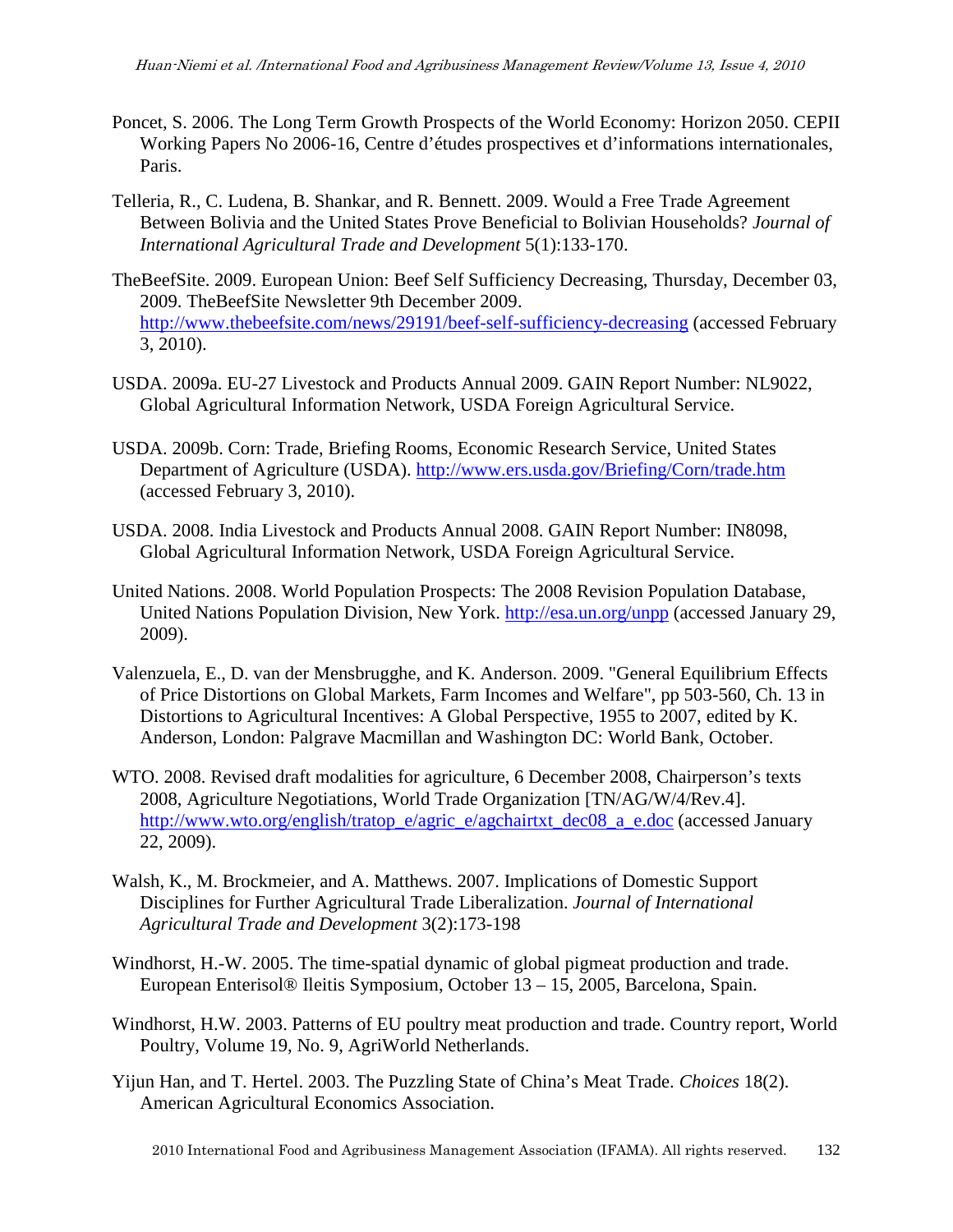# **Appendix 1**

four alternative scenarios in different countries and regions. Bovine meat production in millions of US dollars: Projections until 2030 for the baseline and four alternative scenarios in different countries and regions. Bovine meat production in millions of US dollars: Projections until 2030 for the baseline and

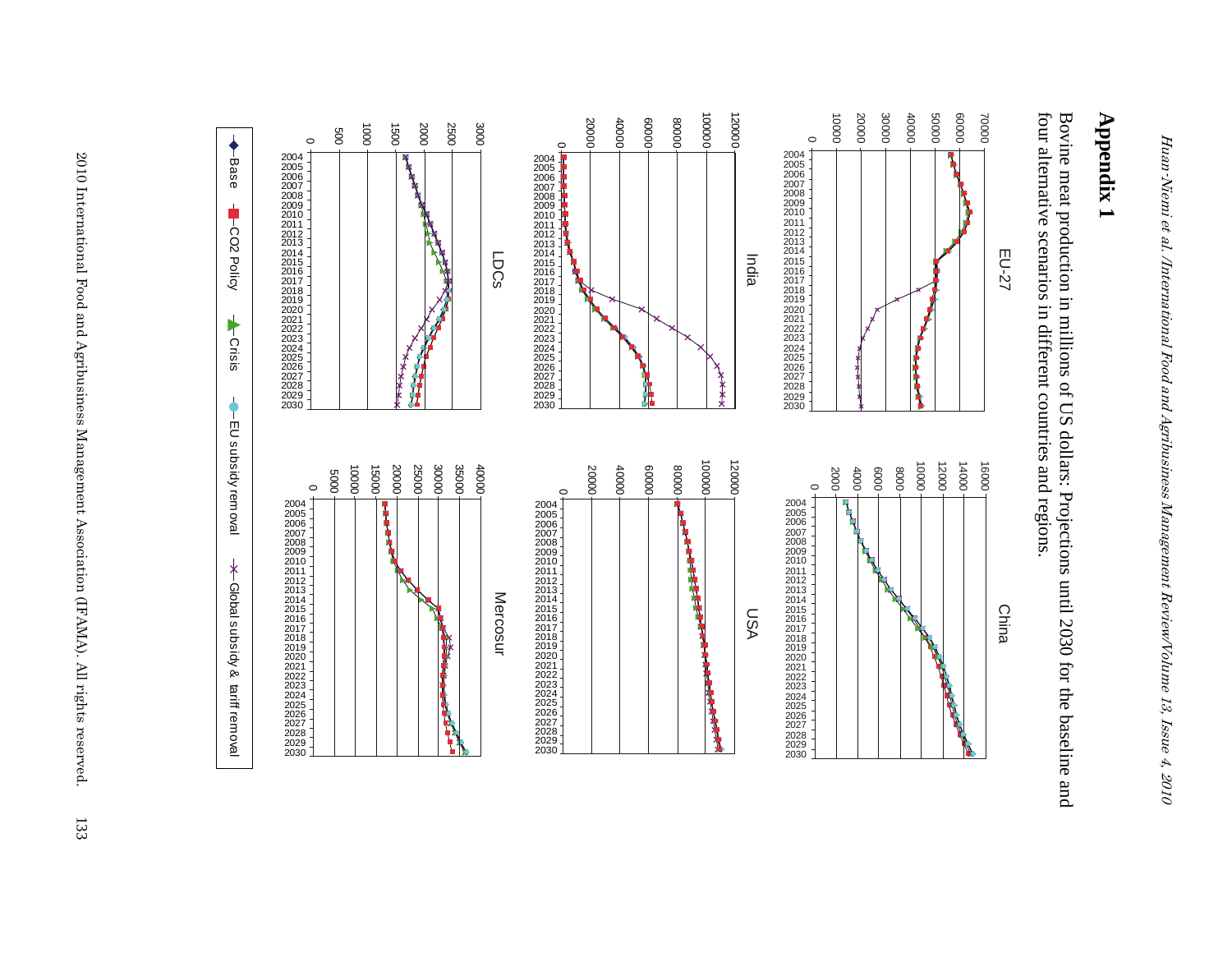# **Appendix 2**

Poultry and pigmeat production in millions of US dollars: Projections until 2030 for the baseline and four alternative scenarios in different countries and regions.